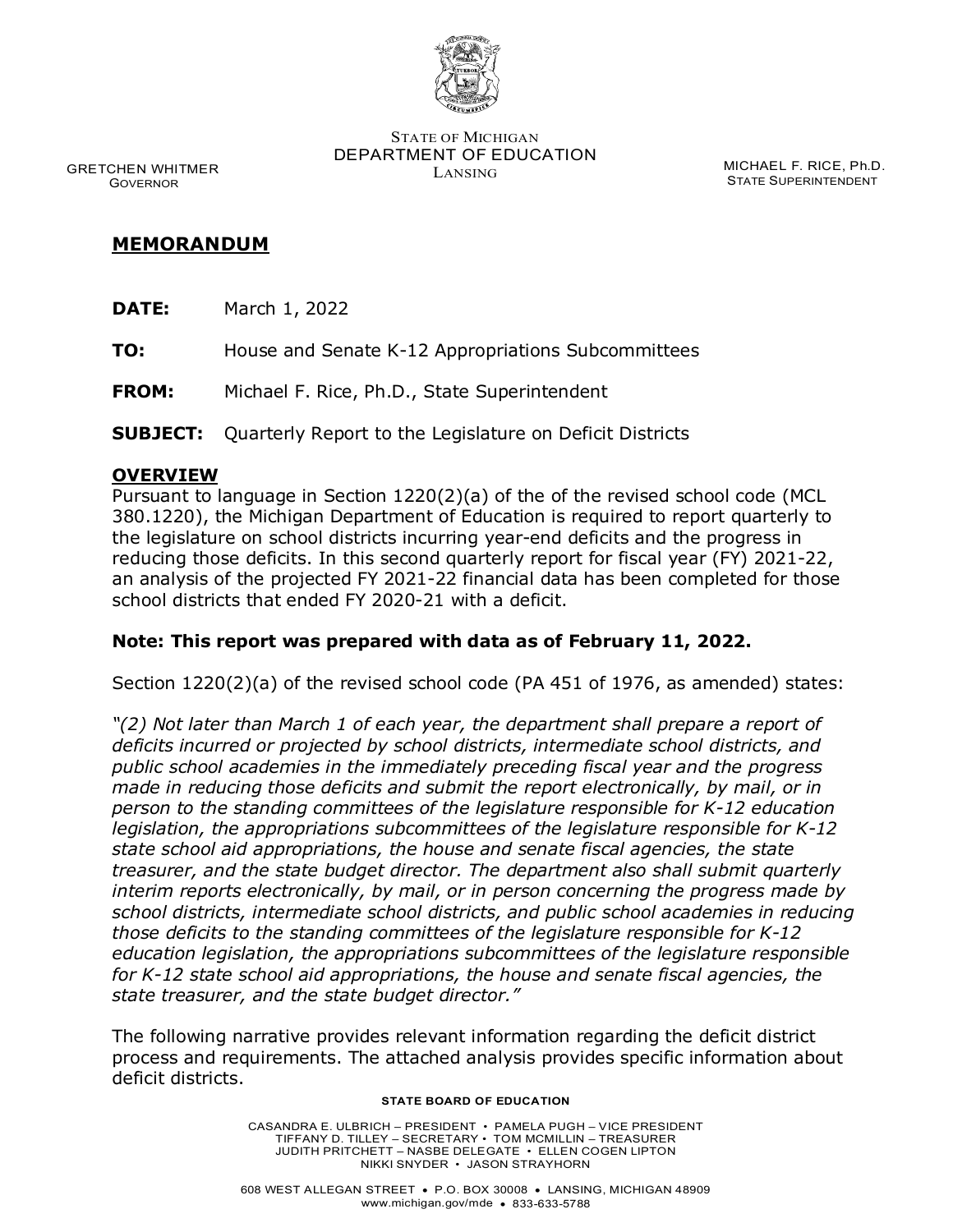House and Senate K-12 Appropriations Subcommittees March 1, 2022 Page 2

## **MICHIGAN DEPARTMENT OF EDUCATION PROCESS**

Section 1220 of the revised school code requires school districts, intermediate school districts, and public school academies with a deficit fund balance to submit a DEP to the department. MDE has a formal process in place to ensure that districts develop and implement DEPs to eliminate their deficits. This process may include requiring district representatives (e.g., administrators, local board of education members, union leaders) to meet with representatives from MDE to discuss requirements in the law, status of the district's financial situation, possible modifications to the district's DEP, and to answer questions.

The purpose of these meetings is to ensure the district's key representatives understand their responsibilities under current law. The department stresses that because Michigan is a locally controlled state, district officials must make the difficult decisions that will eliminate the deficit. The department invites other state agencies to participate, as necessary.

Department staff work closely with the school review and fiscal accountability division within the Michigan Department of Treasury. Our collaborative efforts ensure districts get the support they need to improve their financial condition.

#### **REQUIREMENTS IN LAW**

## **DISTRICT REQUIREMENTS**

Section 1220(1) of the revised school code [MCL 380.1220(1)] states:

*"A school district, intermediate school district, or public school academy shall not adopt or operate under a deficit budget, and a school district, intermediate school district, or public school academy shall not incur an operating deficit in a fund during a school fiscal year. If a school district, intermediate school district, or public school academy has an existing deficit fund balance, incurs a deficit fund balance in the most recently completed school fiscal year, or adopts a current year budget that projects a deficit fund balance, all of the following apply:*

*(a) The school district, intermediate school district, or public school academy shall notify the superintendent of public instruction and the state treasurer immediately upon the occurrence of the circumstance. A school district shall provide a copy of the notice under this subdivision to the intermediate superintendent of the intermediate school district in which the school district is located. A public school academy shall provide a copy of the notice under this subdivision to the authorizing body of the public school academy.*

*(b) Within 30 days after making notification under subdivision (a), the school district, intermediate school district, or public school academy shall submit to the superintendent of public instruction in the form and manner prescribed by the department an amended budget for the current school fiscal year and a deficit elimination plan approved by the board of the school district, intermediate school district, or public school academy, with a copy to the state treasurer. A school district*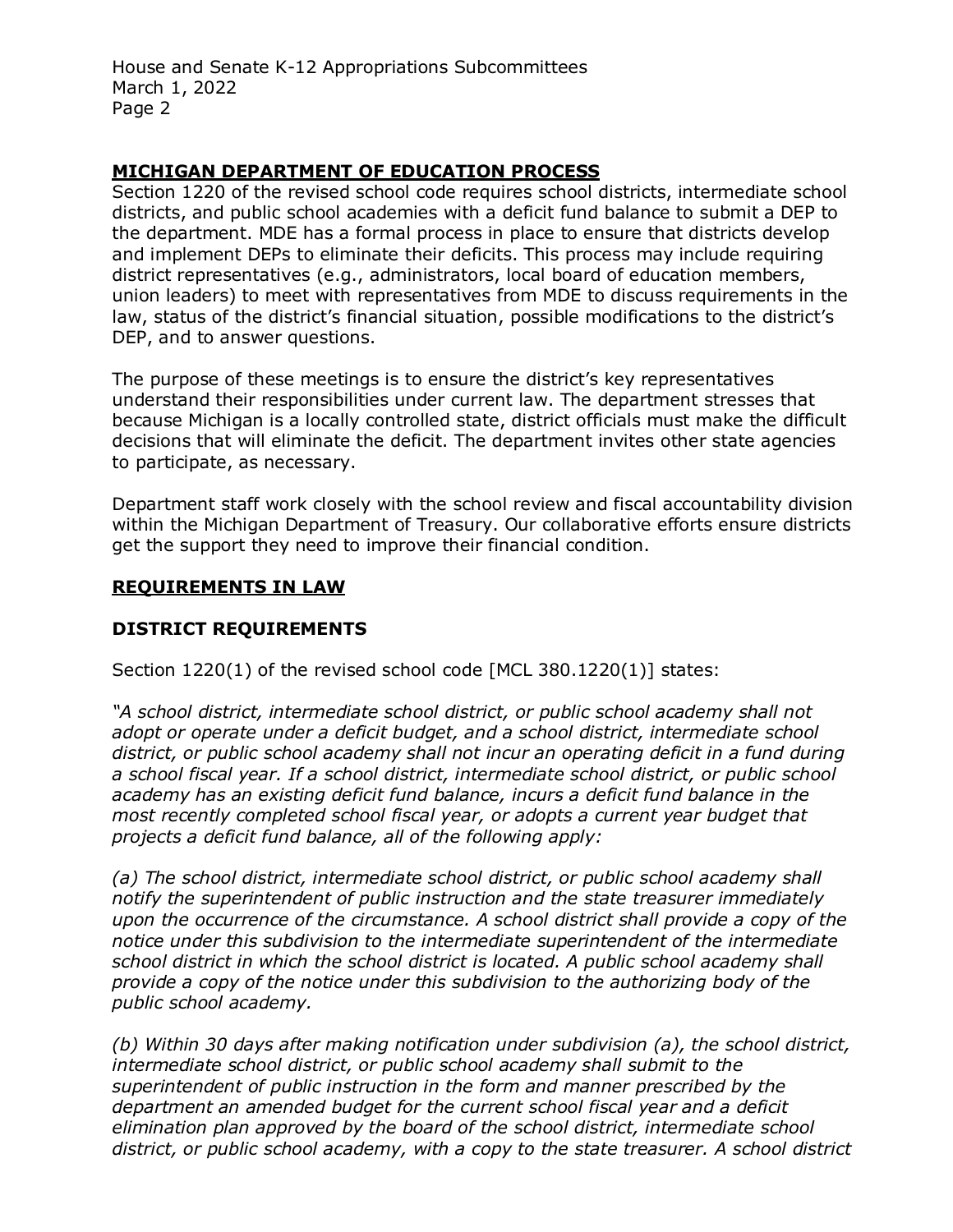House and Senate K-12 Appropriations Subcommittees March 1, 2022 Page 3

*shall transmit a copy of the amended budget and the deficit elimination plan to the intermediate superintendent of the intermediate school district in which the school district is located. A public school academy shall transmit a copy of the amended budget and the deficit elimination plan to its authorizing body.*

*(c) The department may withhold and release some or all of the money payable to the school district, intermediate school district, or public school academy as provided under section 102(1) of the state school aid act of 1979, MCL 388.1702.*

*(d) The superintendent of public instruction may require a deficit elimination plan to include an academic plan for the school district, intermediate school district, or public school academy.*

*(e) After the superintendent of public instruction approves a school district's, intermediate school district's, or public school academy's deficit elimination plan, the school district, intermediate school district, or public school academy shall post the deficit elimination plan on the school district's, intermediate school district's, or public school academy's website."*

The Uniform Budgeting and Accounting Act places the burden for eliminating a district's deficit on the local board of education.

- MCL 141.436(7) "*Except as otherwise permitted by Section 102 of the State School Aid Act, 1979 PA 94, MCL 388.1702, or by other law, the legislative*  body shall not adopt a general appropriations act or an amendment to that act *which causes estimated total expenditures, including an accrued deficit, to exceed total estimated revenues, including an available surplus and the proceeds from bonds or other obligations issued under the Fiscal Stabilization Act, 1981 PA 80, MCL 141.1001 to 141.1011, or the balance of the principal of these bonds or other obligations."*
- MCL 141.437(2) *"If, during a fiscal year, it appears to the chief administrative officer or to the legislative body that the actual and probable revenues from taxes and other sources in a fund are less than the estimated revenues, including an available surplus upon which appropriations from the fund were based and the proceeds from bonds or other obligations issued under the Fiscal Stabilization Act, 1981 PA 80, MCL 141.1001 to 141.1011, or the balance of the principal of these bonds or other obligations, the chief administrative officer or fiscal officer shall present to the legislative body recommendations which, if adopted, would prevent expenditures from exceeding available revenues for that current fiscal year. The recommendations shall include proposals for reducing appropriations from the fund for budgetary centers in a manner that would cause the total of appropriations to not be greater than the total of revised estimated revenues of the fund, or proposals for measures necessary to provide revenues sufficient to meet expenditures of the fund, or both. The recommendations shall recognize the requirements of state law and the provisions of collective bargaining agreements."*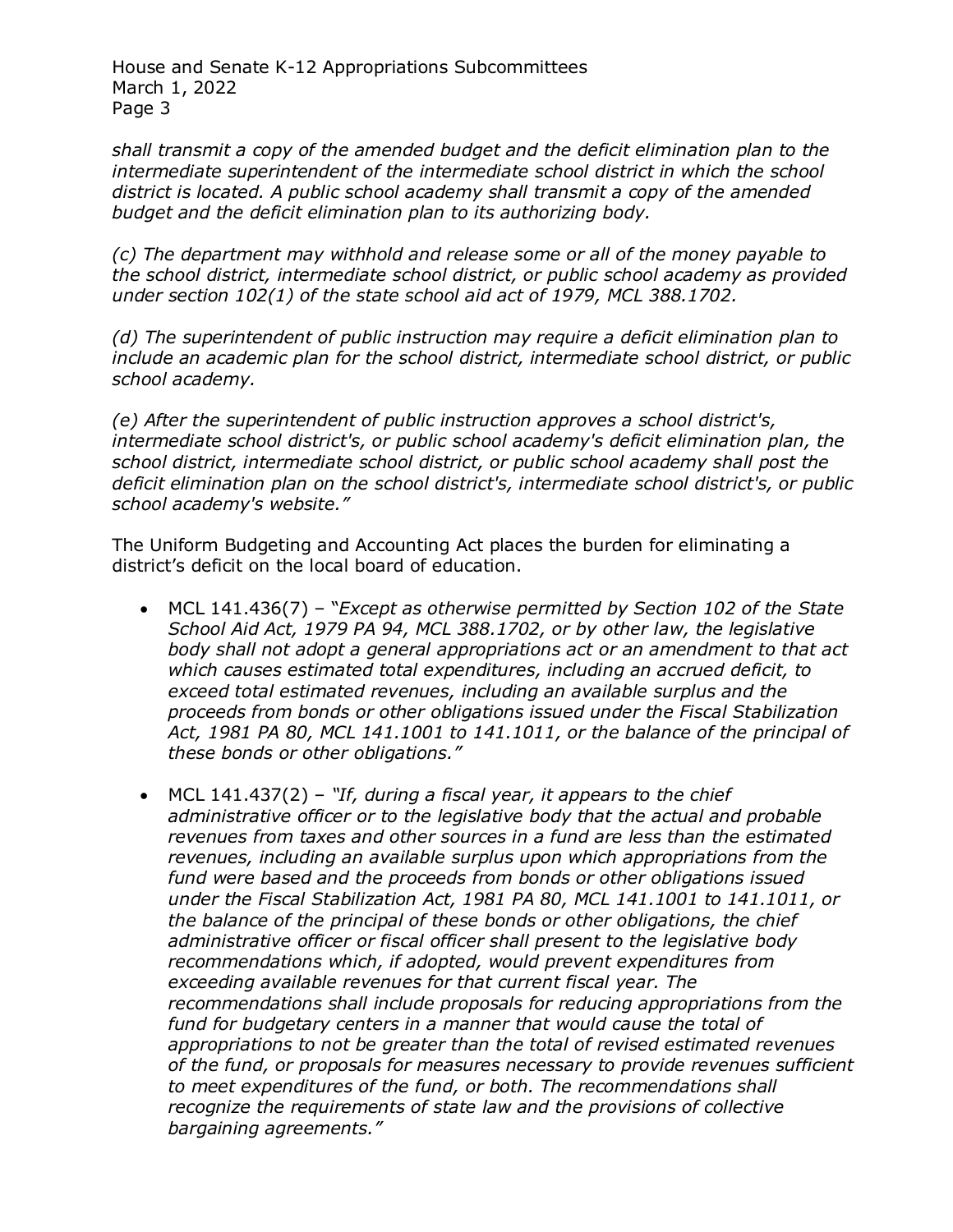House and Senate K-12 Appropriations Subcommittees March 1, 2022 Page 4

• MCL 141.438(3) – *"Except as otherwise provided in Section 19, an administrative officer of the local unit shall not incur expenditures against an appropriation account in excess of the amount appropriated by the legislative body. The chief administrative officer, an administrative officer, or an employee of the local unit shall not apply or divert money of the local unit for purposes inconsistent with those specified in the appropriations of the legislative body."*

# **MICHIGAN DEPARTMENT OF EDUCATION REQUIREMENTS**

Penalties in law that may be imposed on deficit districts include: (1) withholding state school aid [MCL 388.1702(1)]; and (2) reporting a violation to the Michigan Attorney General who will review the report and determine if action is required [MCL 388.1761].

- 1. MCL 388.1702(1) *"If a district or intermediate district is required to submit a deficit elimination plan under section 1220 of the revised school code, MCL 380.1220, and the district or intermediate district fails to submit a deficit elimination plan or the deficit elimination plan is not approved, the department may withhold some or all of the money payable to the district or intermediate district under this article, in an amount the department determines necessary to incentivize the district or intermediate district to eliminate the deficit, until the district or intermediate district submits to the department for approval an amended budget for the current school fiscal year and a deficit elimination plan in the form and manner prescribed by the department or until the deficit elimination plan is approved by the department, as determined by the department."*
- 2. MCL 388.1761 *"A school official or member of a board or other person who neglects or refuses to do or perform an act required by this act or who violates or knowingly permits or consents to the violation of this act is guilty of a misdemeanor, punishable by imprisonment for not more than 90 days, or a fine of not more than \$1,500, or both."*

As state superintendent, I have not asked for the Attorney General's involvement regarding deficit districts.

## **DEFICIT DISTRICT DATA**

Attachments A and B provide the financial analysis for FY 2021-22.

Questions about this report should be directed to Phil Boone, in the department's office of financial management, at [BooneP2@michigan.gov](mailto:BooneP2@michigan.gov) or 517-335-4059.

**Attachments**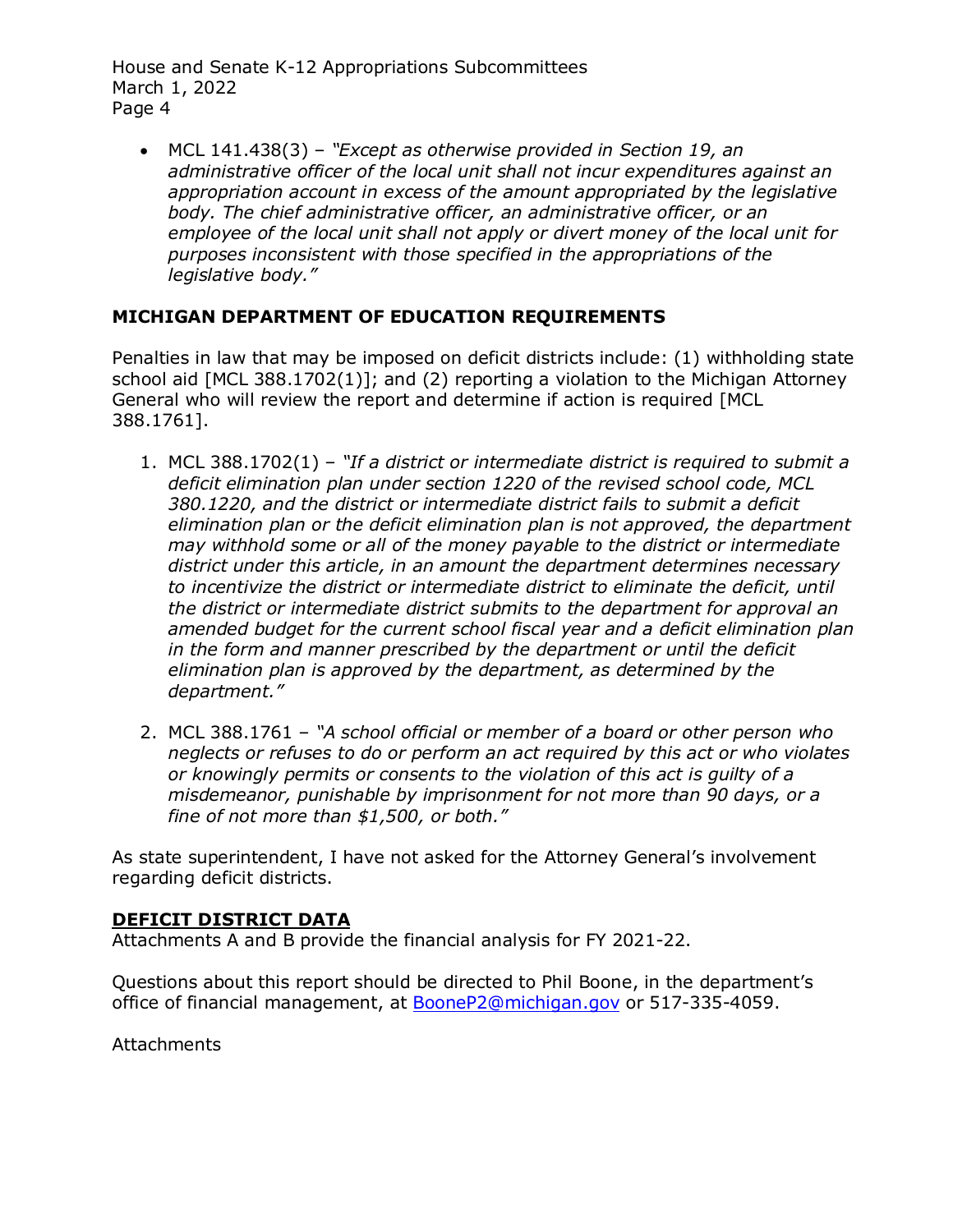#### **DEFICIT DISTRICT QUARTERLY REPORT TO THE HOUSE AND SENATE K-12 APPROPRIATIONS SUBCOMMITTEES**

## **FINANCIAL ANALYSIS OF DEFICIT DISTRICTS 2021-22**

An analysis of the projected FY 2021-22 financial data has been completed for those districts that ended FY 2020-21 with a deficit. There were 5 districts that ended FY 2021 in deficit:

- 1 district is projecting to eliminate their deficit in FY 2022 o Attachment B, Category 1
- 3 districts are projecting to reduce their deficit in FY 2022 o Attachment B, Category 2
- No district is projecting to increase its deficit in FY 2022
	- o Attachment B, Category 3
- 1 district is eliminating its deficit with school operating taxes
	- o Attachment B, Category 5

Highland Park City Schools (Attachment B, Category 5) is eliminating its deficit through the capture of school operating taxes. Highland Park City Schools was converted to a public school academy in FY 2013.

The department is not aware of any districts beginning FY 2022 with a positive fund balance, but projecting to end the year in deficit (Attachment B, Category 4). Changes may occur as districts submit their annual financial data due November 1, 2022.